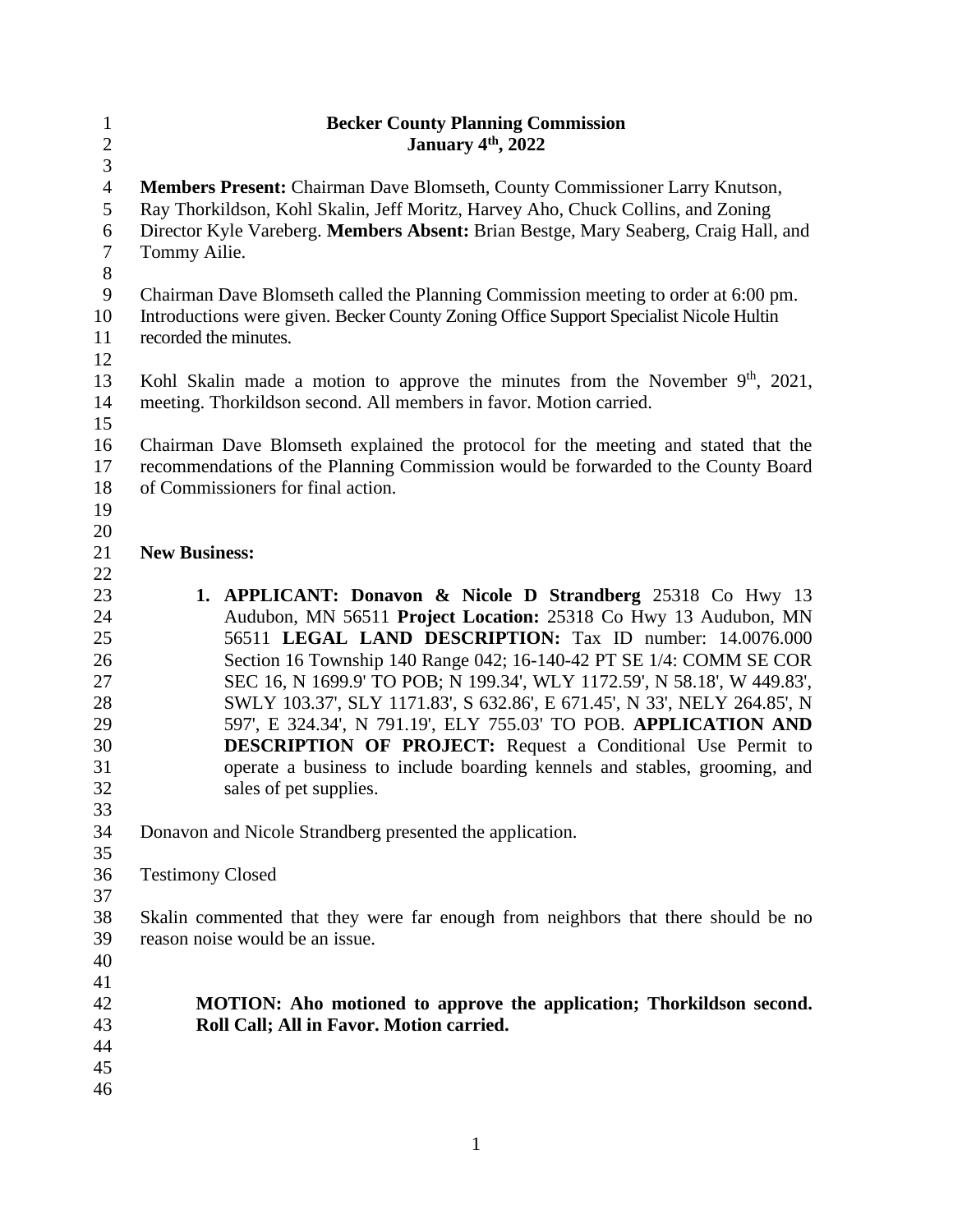| 47 | 2. APPLICANT: Tobias J & Sarah C Miller 15961 Co Hwy 39 Frazee, MN                           |  |  |
|----|----------------------------------------------------------------------------------------------|--|--|
| 48 | 56544 Project Location: 15961 Co Hwy 39 Frazee, MN 56544 LEGAL                               |  |  |
| 49 | <b>LAND DESCRIPTION:</b> Tax ID number: 33.0235.000 Section 29 Township                      |  |  |
| 50 | 139 Range 038; 29-139-38 W 1/2 NE1/4 SW1/4 & W1/2 SW1/4 LESS N                               |  |  |
| 51 | 615'; W 330' SE1/4 SW1/4. APPLICATION AND DESCRIPTION OF                                     |  |  |
| 52 | <b>PROJECT:</b> Request a Conditional Use Permit for mining operations.                      |  |  |
| 53 |                                                                                              |  |  |
| 54 | 3. APPLICANT: Jared & Jolene Aho 19534 Co Hwy 39 Frazee, MN 56544                            |  |  |
| 55 | Project Location: TBD 427 <sup>th</sup> Ave Frazee, MN 56544 LEGAL LAND                      |  |  |
| 56 | <b>DESCRIPTION:</b> Tax ID number: 33.0235.004 Section 29 Township 139                       |  |  |
| 57 | Range 038; 29-139-38 N 615' W1/2 NE1/4 SW1/4; N 615' W1/2 SW1/4. Tax                         |  |  |
| 58 | ID number 33.0235.003 Section 29 Township 139 Range 038; SW1/4 NE1/4,                        |  |  |
| 59 | NW1/4 SE1/4, E1/2 NE1/4 SW1/4 APPLICATION AND DESCRIPTION                                    |  |  |
| 60 | <b>OF PROJECT:</b> Request a Conditional Use Permit for mining operations.                   |  |  |
| 61 |                                                                                              |  |  |
| 62 |                                                                                              |  |  |
|    |                                                                                              |  |  |
| 63 | Vareberg stated that Marsha Watland with Becker County Soil and Water and Toad Lake          |  |  |
| 64 | Township both requested applicants two $(2)$ and three $(3)$ be tabled to allow time for the |  |  |
| 65 | Township board to meet and discuss this project before it is discussed at the Planning       |  |  |
| 66 | Commission.                                                                                  |  |  |
| 67 |                                                                                              |  |  |
| 68 |                                                                                              |  |  |
| 69 | MOTION: Skalin motioned to table the application until the February 8 <sup>th</sup> ,        |  |  |
| 70 | 2022, hearing; Moritz second. Roll Call; All in favor. Motion carried.                       |  |  |
| 71 |                                                                                              |  |  |
| 72 |                                                                                              |  |  |
| 73 |                                                                                              |  |  |
| 74 | 4. APPLICANT: Michael D Anderson 213 Willow St E Detroit Lakes, MN                           |  |  |
| 75 | 56501 Project Location: TBD Co Rd 131 Detroit Lakes, MN 56501 LEGAL                          |  |  |
| 76 | <b>LAND DESCRIPTION:</b> Tax ID number: 08.0253.000 Section 15 Township                      |  |  |
| 77 | 139 Range 041; LOTS 3 & 4 LESS PLATTED PARTS AND 9.10 AC.                                    |  |  |
| 78 | APPLICATION AND DESCRIPTION OF PROJECT: Request a                                            |  |  |
| 79 | Preliminary Plat for thirteen (13) lots to be called Big Floyd Estates; Request              |  |  |
| 80 | a Change of Zone from Agricultural to Residential.                                           |  |  |
| 81 |                                                                                              |  |  |
| 82 | Vareberg stated that the applicant had withdrawn the Change of Zone request since all the    |  |  |
| 83 | lots meet the requirements for the Natural Environment Lake on Agriculturally zoned          |  |  |
| 84 | land.                                                                                        |  |  |
| 85 |                                                                                              |  |  |
| 86 | Scott Walz with Meadowland Surveying presented the application.                              |  |  |
| 87 |                                                                                              |  |  |
| 88 | Walz stated that there was already a sixty-six (66) foot wide dedicated road leading up to   |  |  |
| 89 | the property. Anderson only owns thirty-five (35) feet of frontage on that road.             |  |  |
| 90 | Walz said they met with the township who said they did not have an issue with there          |  |  |
| 91 | being a thirty-five (35) foot corridor if the road could be built to meet their width and    |  |  |
| 92 | standards. This means that stretch would not be a normal road with ditches but would         |  |  |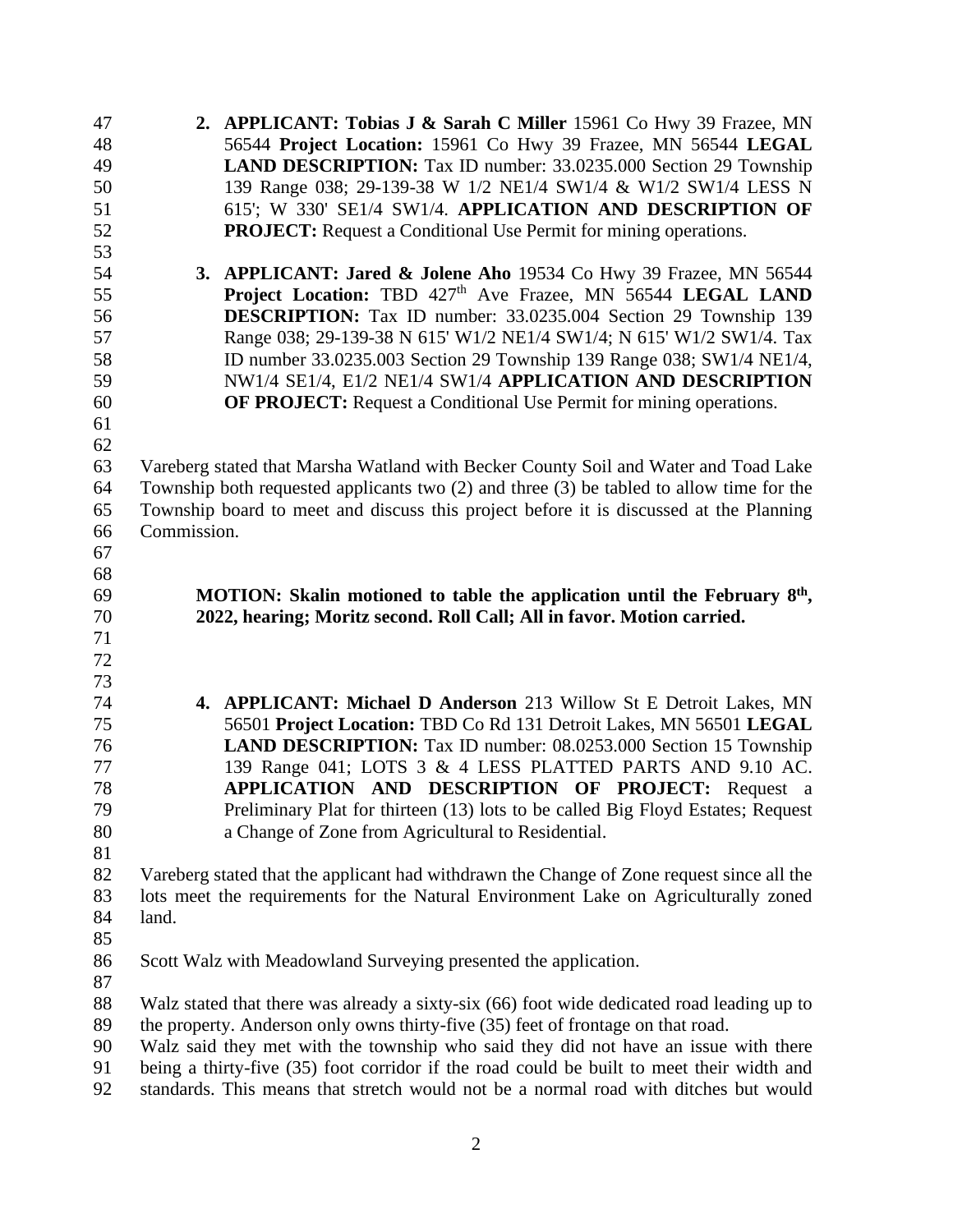| 93<br>94                 | instead be curb and gutter to collect the water and keep it from going onto the<br>neighboring properties.                                                                                                                                                                   |  |  |
|--------------------------|------------------------------------------------------------------------------------------------------------------------------------------------------------------------------------------------------------------------------------------------------------------------------|--|--|
| 95                       |                                                                                                                                                                                                                                                                              |  |  |
| 96<br>97                 | Aho asked what the length of the curb and gutter section would be.                                                                                                                                                                                                           |  |  |
| 98<br>99                 | Walz stated approximately fifty (50) feet.                                                                                                                                                                                                                                   |  |  |
| 100<br>101               | Collins asked if lot one was now 2.5 acres on the revised preliminary plat.                                                                                                                                                                                                  |  |  |
| 102<br>103               | Walz confirmed.                                                                                                                                                                                                                                                              |  |  |
| 104<br>105<br>106<br>107 | Bud Johnson: neighbor, spoke against this application stating that he and others have<br>tried to develop this parcel in the past and were never allowed. He asked if the ability to<br>do this now is because the subdivision authority switched from the City to Township. |  |  |
| 108<br>109               | Vareberg confirmed.                                                                                                                                                                                                                                                          |  |  |
| 110<br>111<br>112        | Brandy Borah: neighbor, spoke against the application stating her concerns for wildlife<br>and a desire to see the land preserved and not developed.                                                                                                                         |  |  |
| 113<br>114<br>115        | Mary Meyer: neighbor, spoke and asked if the wetland trail in the area is next to this<br>project. Borah stated that it does not.                                                                                                                                            |  |  |
| 116<br>117               | David Pettit: President of Floyd Shores Association, spoke and shared concerns with an<br>increase in traffic as it is already busy in the summer.                                                                                                                           |  |  |
| 118<br>119               | Pettit also asked if this would expedite the city bringing sewer and water to the area.                                                                                                                                                                                      |  |  |
| 120<br>121               | Blomseth said no because this is not a city parcel.                                                                                                                                                                                                                          |  |  |
| 122<br>123               | Pettit asked if each homeowner would have their own well and septic.                                                                                                                                                                                                         |  |  |
| 124<br>125               | Blomseth confirmed.                                                                                                                                                                                                                                                          |  |  |
| 126<br>127               | Since each member had an opportunity to read letters received before the hearing they<br>were not read into record, but are being recorded into the minutes below:                                                                                                           |  |  |
| 128                      | I DO NOT like the request to change this to a residential from an agricultural. I will be attending the hearing tonight. But<br>wanted to make sure I submitted the request if weather permits me not attending                                                              |  |  |

**Brandy Borah** 19746 County Hwy 21<br>Detroit Lakes, MN 56501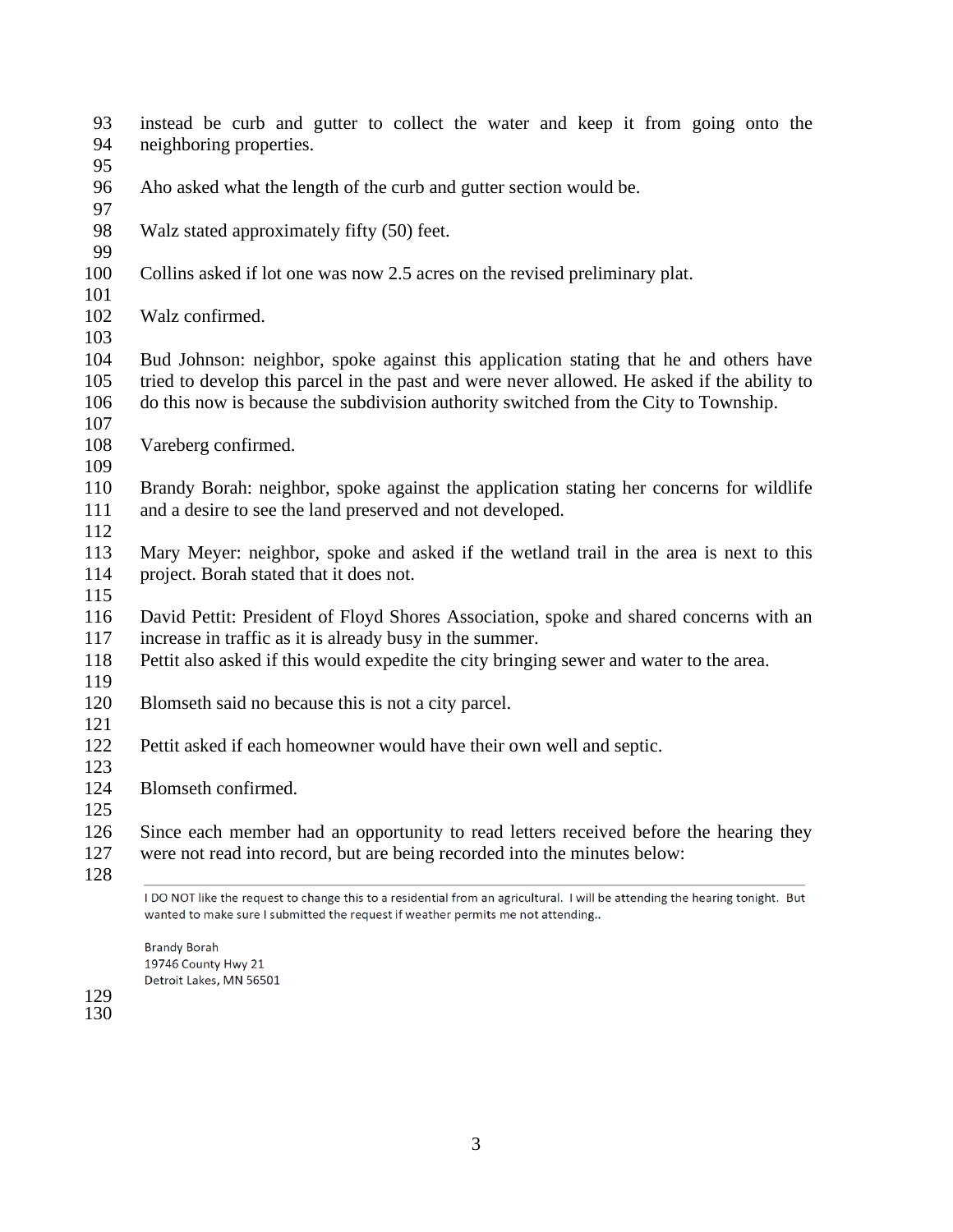#### I will not be able to attend this meeting. I do have a couple concerns to bring up

1. With Floyd Lake and the US Fish & Wild life area being in close proximity. I would like to have an Environmental Impact Assessment done and see what it says.

- 2. What ordinances and local laws are in place? How will the ordinances / local law protect the wildlife being from being disrupted. Who is over seeing that these will be followed?
- 3. Has the DNR involved hence the land next to is the US Fish & Wildlife?
- 4. How do we find out what concerns have been consider?
- 5. What is it going to cost the lake shore owners with levels and increased taxes? Any cost to the lake shore owner is not expectable
- The county road 131 being use to is only so wide. What about the other development on County road 131 and N tower rd. owned by Pelican River Heights LLC. Which is in the city limits from what understand. It appears that there will be a lot of traffic for getting in and around the main roads
- 7. This being done over the Holidays is done on purpose not giving us respected time for the Holidays! This Notice of Planning and Zoning. I ask for a continuance

Please send a reply notifying me that this was received

Thank You Peter DeNardo

131 132 133

December 29,2021

County of Becker Planning & Zoning Dept. This letter is in reply to the Project Location: TBD Co. Rd. 131, Detroit Lakes, Hn. 56501. We are owners of a lake home at: 20322 C.R. 131 Detroit Lakes, MN 56501. We do not approve the request for a change of Zone from Agricultural to Residential For the Project Location listed above as Big Floyd Estates (B Lots) at the above Project Location. We feel Co. Rd 131 serves many lake home owners, and the above land would change The areas into a high density area of homes that are not connected with Big Floyd Late. Please consider this request of us who have been owners of our property since 1991. Susan a. Jerryman

134 135 136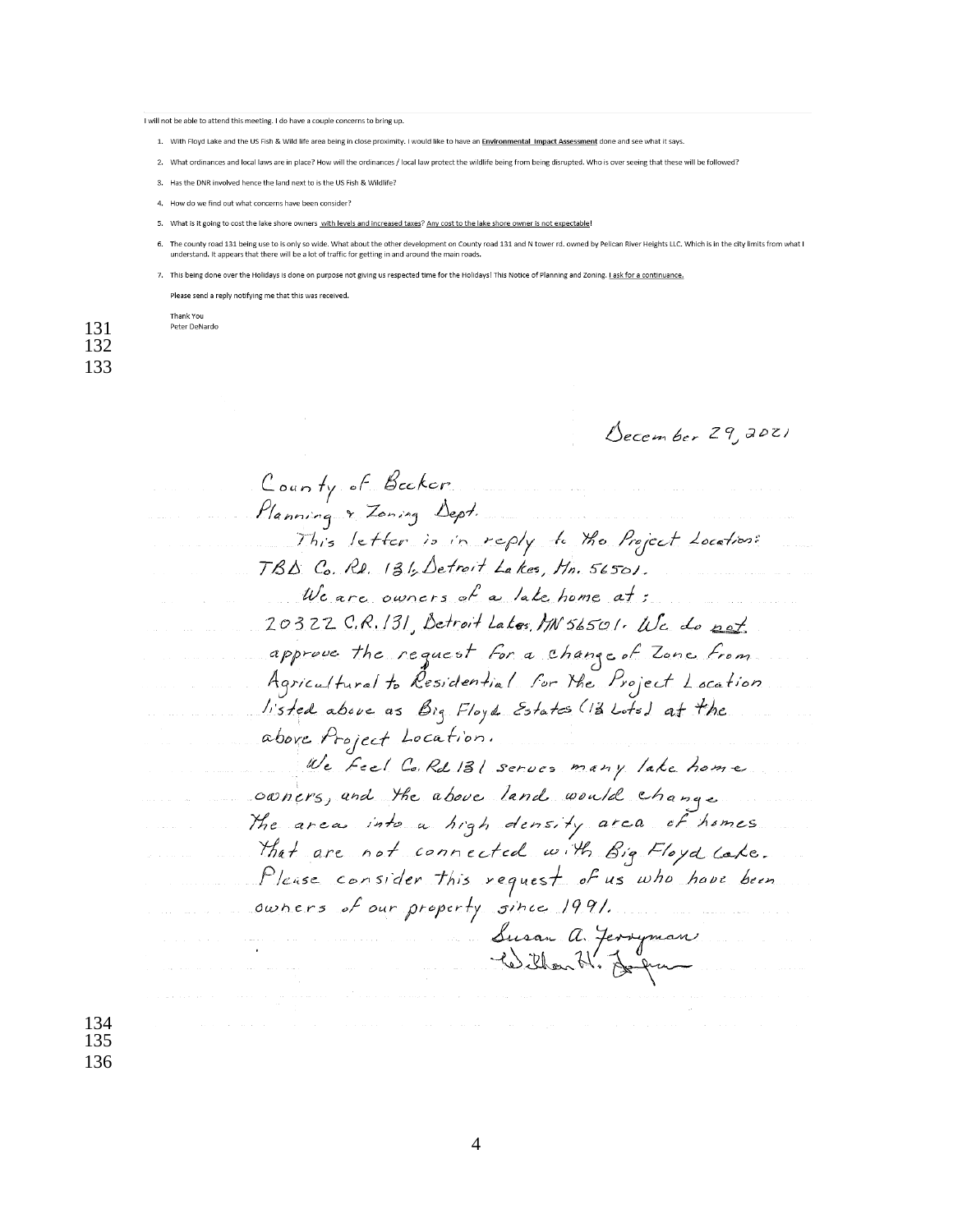### Hello Nicole,

Thanks for taking the time to talk to me last week.

The only thing I am confused on and would like clarification on from the developer and the commission is the access road into the development and the interior development road.

The plat on page 24 of the packet says they will build an access road 35' wide over the Ridge Road easement into the development and not use any part of Eastridge lot 1. First, they don't show how the road on the easement comes into the development. The road they show only starts within the development. Second, if the road shown at the entrance is drawn to scale correctly where it is half adjacent to the easement and half to Eastridge lot 1, it looks to me like there is not 35' available for them to build on in the easement given how their property line seems to split the easement roughly down the middle. I am very interested in what type of road (width, setbacks) they plan on the easement. Looks to me like they only have maybe 20' to 25' between their property line and Eastridge lot 1 property line to access the development given the setbacks I imagine that are required.

Additionally, if you look at the interior road proposed, it appears the outside lane just stops and disappears when it reaches the North side of the development by lot 10. It would seem to me that the interior road should go all around the project for emergency vehicles and etc.

I did speak with Kevin Olson with Detroit Township in general about the development and specifically about the road access as well. He did not have the plat in front of him but he was going to take a look at is as well. It was his recollection that the access road would be coming in on Eastridge lots 1 and 2. I let him know that is not what the plat in the package shows and says. I will be emailing him as well before their meeting on the 11th.

I hope this email makes sense to you. I will give you a call in the morning to answer any questions you might have.

Thanks, **Bruce Palma** 

### 137 138

#### Good Afternoon Nicole,

I am Greg Rick, owner of 20037 County Road 131, Eastridge Block 002, Lot 2. I am concerned with the proposed road and the Ridge Road Access. I do not believe there is enough physical width for the roadway for emergency vehicles without encroachment on Lot One to the south of Ridge Road access. The proposed public road just ends on the north end of roadway by lot 10 of proposed development. I feel there should be two accesses into this development, a road to the east of the development, County road 21. During drought conditions, that property by Beer Lake has caught on fire and the fire department had trouble with access to the fire. Two roadways would be safer. Thank you for your time. **Gregory Rick** 

139 **College College** 140

### 141 Testimony closed.

142

 Skalin commented that given the location and proximity to the city it could have been rezoned residential and contained several more lots, but that's not what he's doing. He also commented that Anderson was under City subdivision control when he purchased the property and also couldn't develop the land until the Township developed their own subdivision ordinance.

148

# 149 **MOTION: Skalin motioned to approve; Moritz second. Roll Call; All in**  150 **favor. Motion carried.**

- 151
- 152

## 153 **Other Business:**

154